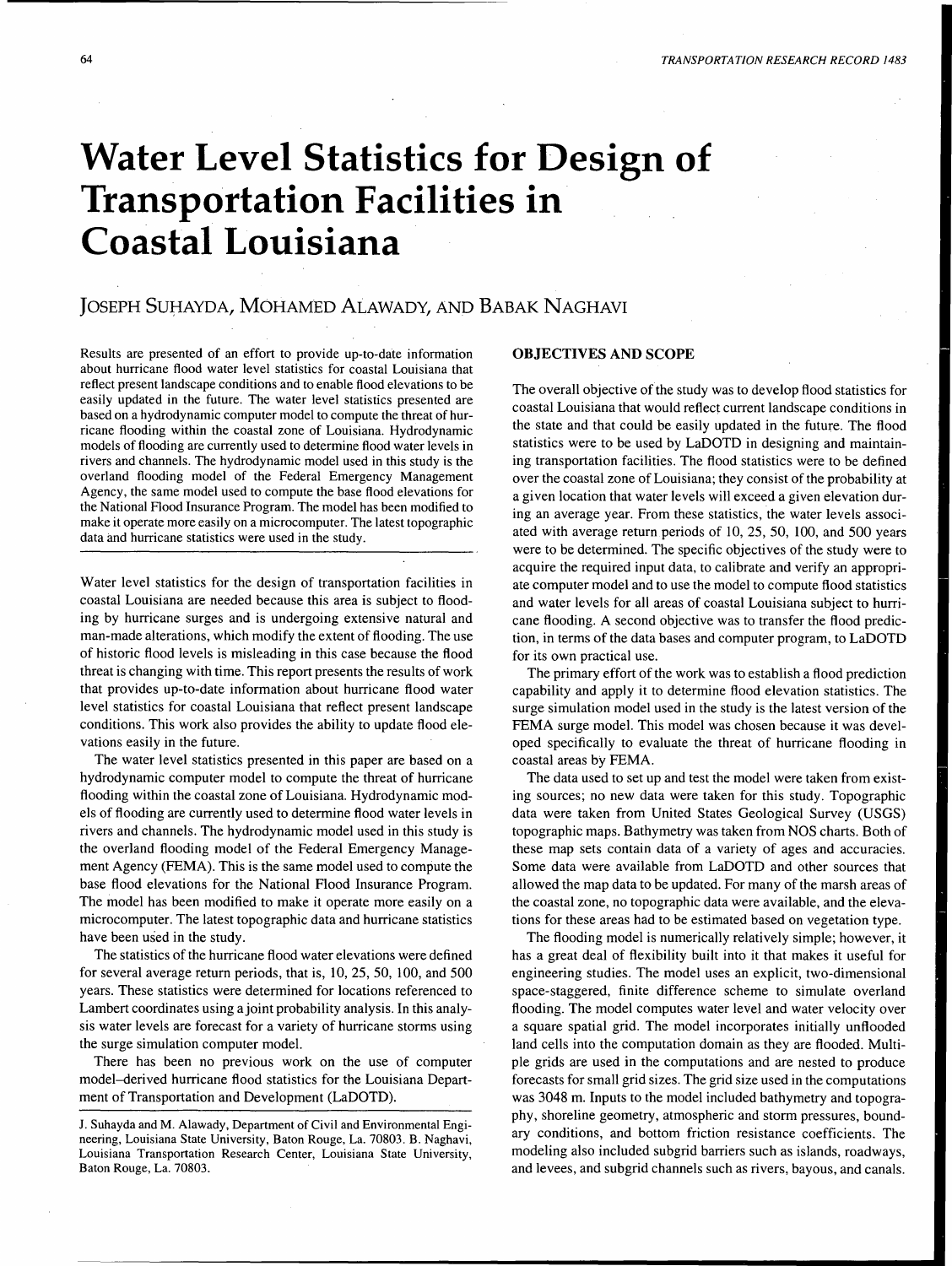# **METHODOLOGY**

The approach taken in this study was to follow the method recommended by FEMA for determining hurricane flooding statistics. The methodology is called the joint probability method (JPM). This method incorporates historical data on representative storm parameters. Statistical distributions of the storm parameters that affect flood levels are then developed. From these distributions, a large population of "synthetic storms" is generated. These storms are called synthetic because they resemble historical storms. They could have occurred but may not have been observed. The surge model is then used to determine the storm surge elevations produced along and inland of the coastline of interest for each of these storms. The JPM is used to infer the statistics of these surge levels from the statistics of the meteorological parameters that define the storm. An overview of the JPM follows.

Five storm parameters are used to define synthetic hurricanes. These are the central pressure depression, radius to maximum winds, storm forward speed, direction of storm motion, and storm track location with respect to the study area. These parameters define the surge-producing potential of a hurricane. Storm wind speed is a function of actual pressure, radius, and storm forward speed. The probability distributions of these parameters are derived from a statistical analysis of historical hurricanes that have affected the study area. These probability distributions are then divided into discrete intervals, with each interval represented by a single parameter value and an appropriate probability weight. The combination of all discrete parameter values represents a large set, or ensemble, of several synthetic storms.

The actual surge that each synthetic storm produces at a location is determined through detailed hydrodynamic modeling. It is important to realize that the accuracy of the JPM hinges on the use of a simulation model that accurately simulates the surges caused by hurricanes. The required simulation capability actually involves more than one model. One model is used to simulate the hurricane forcing on the ocean. This forcing includes wind stress and barometric pressure gradients. Both of these are defined around the center of the hurricane. Their magnitude and areal extent are determined by the central pressure depression and the radius to maximum winds of the storm. The second model is a hydrodynamic model for the area of interest. This modal simulates the surge produced by the ·atmospheric forcing. Surge generation, propagation, and transformation in shallow water are normally modeled using an offshore grid and an inland or nearshore grid.

The peak water-surface elevation that results from the combination of the storm surge and the astronomic tide depends on the magnitude of the astronomic tide and the phasing between the astronomic tide and the storm surge. Because of dynamic coupling, this combination is often nonlinear; that is, it is not possible to simply add the computed surge to the known astronomic tide.

The frequency of the storm, and hence the frequency of the storm surge elevation, is defined by the joint probabilities of the storm characteristics. This frequency is computed as the historical density of storms, in events per year per nautical mile, multiplied by the probability of a storm with specific characteristics. These characteristics include the radius to maximum winds, storm speed, central pressure depression, track angle, and storm track. The joint probability of these various parameters is evaluated as the product of the probabilities of each of the storm parameters. When these parameters are statistically dependent, conditional probabilities should be used. The combination of surge with tide is considered random; that is, the surge has an equal probability of occurring at any phase of the tide.

# **DATA COLLECTION**

Data needed as input to set up and run the simulation model were acquired from available sources. The methodology.for collecting and using the data needed in the study is described· in the following sections.

#### **Topographic Data**

The topographic data used as input to the numerical calculations were based on USGS quad sheets, NOS bathymetric charts, and topographic data compiled by parishes and by the state.

The land topographic data was primarily based on 7.5-min and 15-min USGS quad sheets. The quad sheets used cover all pertinent areas of Louisiana, Mississippi, and Texas from 88 degrees west longitude to 96 degrees west longitude, and from 30 degrees 30 minutes north latitude southward to the shoreline. The quad sheets were the latest available and have dates ranging from 1934 to 1985, with most map dates ranging from 1970 to 1985. The maps contain contours at 1.52-m intervals and spot measurements to the nearest meter at scattered points. The datum of the quad sheets is National Geodetic Vertical Datum (NGVD) 1929. Additional data were taken from the USGS metric maps series 1: 100,000. These maps contain information from topographic surveys during the period from 1971 to 1973.

The inland and offshore bathymetric data were based on NOS charts in the 1100 and 11000 series and quad sheets. The charts are at various scales and cover the same longitude limits as the quad sheets; they extend in a north-south direction from the shoreline to beyond the edge of the continental shelf. The charts are dated 1984, 1985, and 1986. These charts are also used to define the offshore bathymetry for the calibration simulations. The charts contain contours at 1.83-m intervals and a large number of spot water depths. The datum for the charts is Mean Lower Low Water. This datum differs from mean sea level by about .21 to .24 m.

The topographic data collected by parishes and by the state were also used in setting up the model. These data were located in the appropriate 7.5-min quad sheet being used to set up the model grid. The topographic data were augmented by using existing aerial photos and acquired satellite images that allowed the areal extent of the topographic features to be assessed.

The topographic data within each grid cell were averaged to determine the ground elevation value input into the model. Where topographic data were lacking, the grid cell elevation was assigned based on vegetation type. It is known that certain types of marsh plants occupy habitats where water level is at a fixed relation to the tidal datums. Most of the salt marsh areas of the state were taken as a few tenths of a foot above mean tide level. The mean tide level itself is at an elevation of about .15 to .31 m above the present NGVD datum. The datum for the recently surveyed topographic data is NGVD 1982, although some data refer to NGVD 1965. There is a problem with reconciling the various datums used for different data sets, because in Louisiana the benchmarks are sinking while sea level is rising and NGVD is being redefined. In this study all elevations refer to the 1982 NGVD.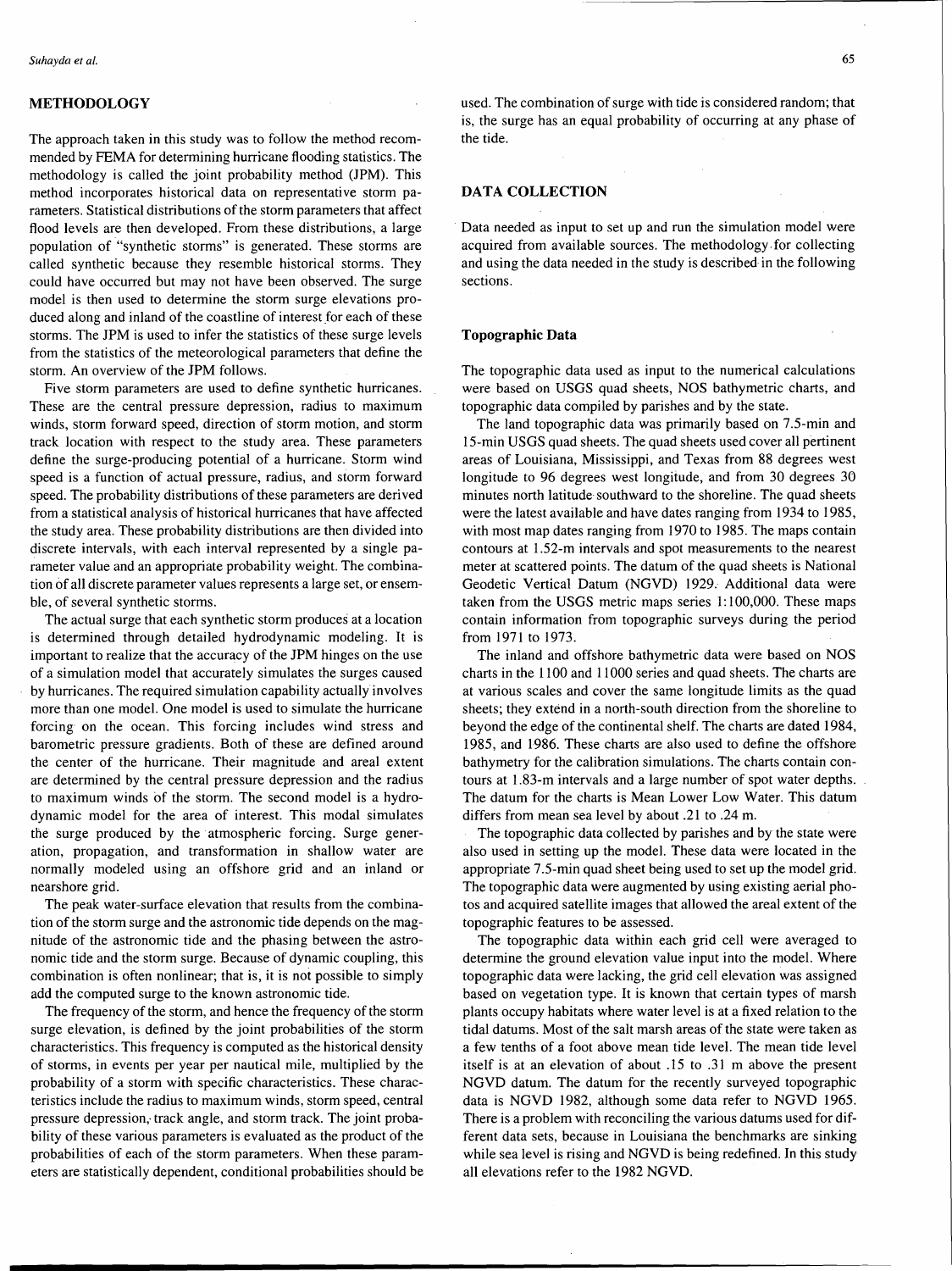# **Barrier and River Data**

Barriers and rivers that occur in the coastal zone have a controlling influence on flood levels. Barriers include roadways, levees, and natural features such as cheniers. Rivers include channels, canals, and inlets. These features are typically much smaller in width than a grid cell, about 30.48 to 304.8 m wide. The information needed about barriers includes elevation, width, and roughness. Data were obtained for the subgrid scale landscape features of barriers and rivers from a variety of sources. The barrier elevations for the inland grid were taken from the maps used to determine topography. These maps contain selected elevations of the ground around the barrier crest. Additional information was obtained from USGS quad sheets, which contain elevations for benchmarks.

The river data were taken primarily from the NOS charts used for obtaining the bathymetric data. Additional data.were obtained from the Corps of Engineers and from professional surveyors.

# **Hurricane Statistics**

The source of the data and methods used to determine the hurricane frequency and parameter statistics was the work by Ho et al.  $(1)$ , referred to herein as NWS86. The data base and methodologies presented in NWS86 were developed specifically for flood forecasting studies; therefore the present study closely followed NWS86 methodology. The NWS86 report presents data that describe the statistics of all of the hurricane storm parameters needed for this study.

The hurricane storm parameter statistics used in this study were taken from NWS86. These data from NWS86 were used to determine the cumulative probabilities for the hurricane parameters for various locations along the Louisiana coast. The readings were taken at various miles along the Louisiana coastline from the appropriate graphs and tables in NWS86.

The approach recommended in NWS86 was used to discretize the hurricane parameter probability distributions for use with the surge model. Representative probability ranges were defined for each parameter and the average value of the parameter in the range was computed and taken as the discrete value. The discretized hurricane distributions were determined for various mileages along the coast. Three discrete ranges were selected for pressure depression, and two for radius, forward velocity, and direction, and 14 for distance along the coast. The pressure was discretized into three ranges having average pressures of 936, 963, and 991 millibars. These ranges are consistent with the need to represent the lower pressures with higher resolution. The radius was discretized into ranges having average radii of 24 101.54 and 72 304.61 m. The forward velocity was discretized into 4.16 and 20.28 m/sec ranges. The direction was discretized into 140 and 205 degrees. This produced hurricane approach directions that were on both sides of 180 degrees. Each direction had a probability of 50 percent.

#### **SURGE SIMULATION MODEL**

The overland flooding model used in the study has been developed by FEMA to predict hurricane flood elevations for the National Flood Insurance Program. The model uses an explicit, twodimensional spaced-staggered, finite difference scheme to simulate the surges caused by hurricanes. Inputs to the model include the

bathymetry, coastline configuration, boundary conditions, and bottom friction and other flow resistance coefficients. Also required are the surface wind stress and atmospheric pressure distributions of the hurricane. The surge model simulates the surge elevations everywhere in the modeled region.

The hydrodynamic model uses the principles of conservation of momentum and mass to simulate the response of the ocean to hurricanes. The momentum equation represents a balance between inertial (acceleration) forces and gravity forces, wind stress, atmospheric pressure gradient forces, the reactive bottom friction forces, and the Coriolis acceleration effect caused by the earth's rotation. The model uses a rectangular grid to discretize the simulated region of the ocean. The grid is oriented with the y-axis parallel to the general trend of the coastline and the x-axis extending into the ocean. The top of the grid is located where ground elevations are above the expected maximum surge elevation or where the inland propagation of the surge through channels becomes negligible, or both. The model can also simulate the flooding of low-lying areas resulting from astronomical tides.

In this application of the model two grids were used. An offshore grid having spacing of 9144 m extended out to the deep water of the Gulf of Mexico and had lateral boundaries far removed from Louisiana. The purpose of this grid model was to simulate the storm surge generation over the deep ocean and the continental shelf. A second inland grid having a resolution of 3048 m was used to generate the surge elevations used in this study. It more accurately represented the nearshore geometry of the study area. The two grids were embedded such that the inland grid covers in more detail a portion of the offshore grid. Water surface elevations at the boundary of the inland grid are transferred from the offshore simulation.

## **Grids and Input Files**

The offshore and inland grids were based on the Lambert plane coordinates (southern grid). The offshore grid was 100 cells eastwest by 37 cells north-south and had a grid size of 9144 m, as shown in Figure 1. The grid extended from Lambert  $X = 400,000$  on the west to Lambert  $X = 3,400,000$  on the east, and from Lambert  $Y =$ 700,000 on the north to Lambert  $Y = -410,000$  on the south. The grid lines were oriented along the lines of the Lambert coordinate axis. The inland grid was 170 cells east-west and 59 cells northsouth, and had a grid size of 3048 m, as shown in Figure 2. The grid had boundaries of Lambert  $Y = 1,150,000$  on the west and Lambert  $Y = 2,850,000$  on the east. The northern border was Lambert  $Y =$ 670,000 and the southern boundary was Lambert  $Y = 80,000$ . The inland grid was separated into two halves during computations.

The topographic and bathymetric data for each grid were obtained from the maps and charts described previously. The average elevation for each 9144 m grid cell was based on averaging several readings over the grid. For the bathymetric data, the actual soundings within each grid cell were numerically averaged. In most cases there were several soundings per grid cell, with some grid cells having 30 to 40 soundings. For the land grid cells, the average elevation was based on nine separate elevations: the center, four corners, and four boundary midpoints. Where survey data were available they were averaged for a 3048-m grid cell and used to adjust the grid cell average value obtained from the quad sheets. The 3048-m grid averages themselves were averaged over a 3048-m grid and were used for the offshore grid. The offshore grid was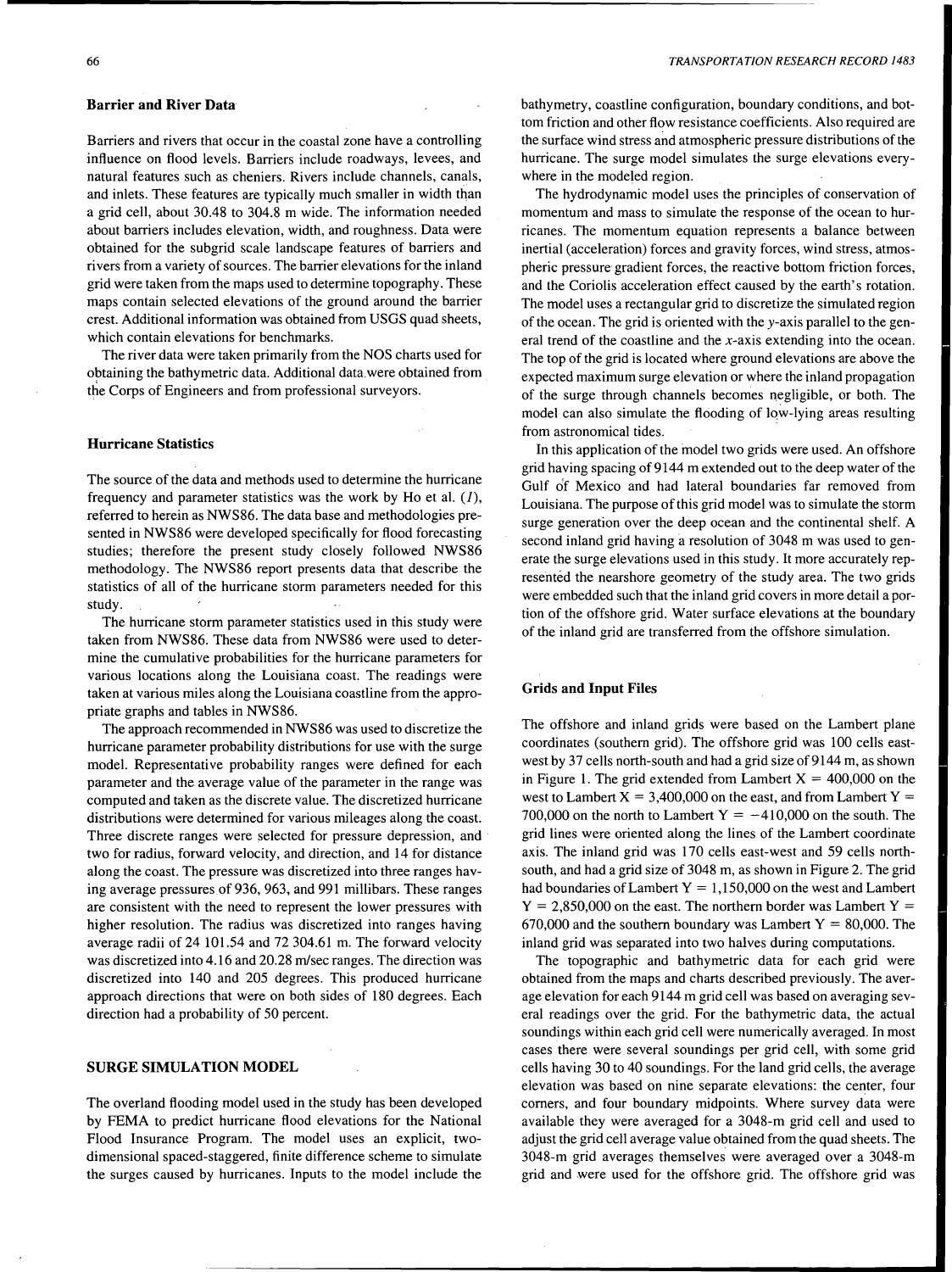67



extended into Texas along lines parallel to the Texas southern grid. The Louisiana and Texas grids were adjusted at the Texas and Louisiana border.

The number of river segments in the model was limited to 300. To represent accurately the effect of rivers on flooding, only rivers trending north-south were included in the river input files. Thus certain sections of the Gulf lntercoastal Waterway that were near the coast and trending an an east-west direction were not included. River data are shown in Figure 3. The barrier data input to the model were for the main roads and levees in the southern part of the coastal area of Louisiana. These barriers were placed at the boundaries of the grid cell nearest to their actual location. The barrier data base is shown in Figure 4.

## Sensitivity Runs

Several surge simulations were computed to determine the sensitivity of the final water elevations to variations in the input parameters. The sensitivity runs were made using the offshore and inland grids and various combinations of hurricane parameters, barrier locations and elevations, and roughness parameters. The final offshore calibration run used the values of these parameters that produced the best agreement between the observed surge elevations and the predicted surge elevations at shoreline locations near the transfer grid cells.

The inland sensitivity runs involved varying several parameters: the position of the hurricane, the river depth, width, and roughnesses; the ridge elevations and locations; and the overland roughness and the tide level. In order of overall importance, the barrier elevation changes had the greatest effect on the still water elevations, followed by the overland roughness and the tide level. The sensitivity of the calibration computer runs to various values of the land Manning roughness were investigated in detail. Variable overland roughness was used in several simulations and did not produce a significant difference from constant roughness simulations.

# Tide Calibration

The calibration of the inland grid was conducted using observed tide range and elevation data for various locations· along the Louisiana coast and along waterways. Tide records from continuously recording tide gauges were obtained from the New Orleans District office of the U.S. Army Corps of Engineers. These tide gauges in many cases are. at the same locations as gauges that have recorded hurricane surge elevations.

The tidal calibration for the western area of the state focused on the Calcasieu ship channel. Three tide gauges were used. The first gauge (No. 73650) was located at the mouth of the Calcasieu ship channel south of the city of Cameron. The second gauge (No. 73600) was located at Hackberry about 32 200 m north of Cameron. The third gauge (No. 73550) was south of Lake Charles about 72 450 m north of Cameron. The predicted elevations and time lags for a 4-day period were comparable to the observed elevations at Cameron and Hackberry. The predicted tidal elevation at Lake Charles was about .24 m lower than the observed level. This location is most affected by backwater in the Calcasieu Ship Channel and the operation of the Calcasieu Lock. The tidal ranges, based on the high tide, were well predicted at Cameron but were overestimated at Hackberry and Lake Charles.

The tidal calibration for the eastern part of the state focused on the Barataria Bay and Lake Pontchartrain basins. Tide gauge records for several locations in both basins were used. Tide gauge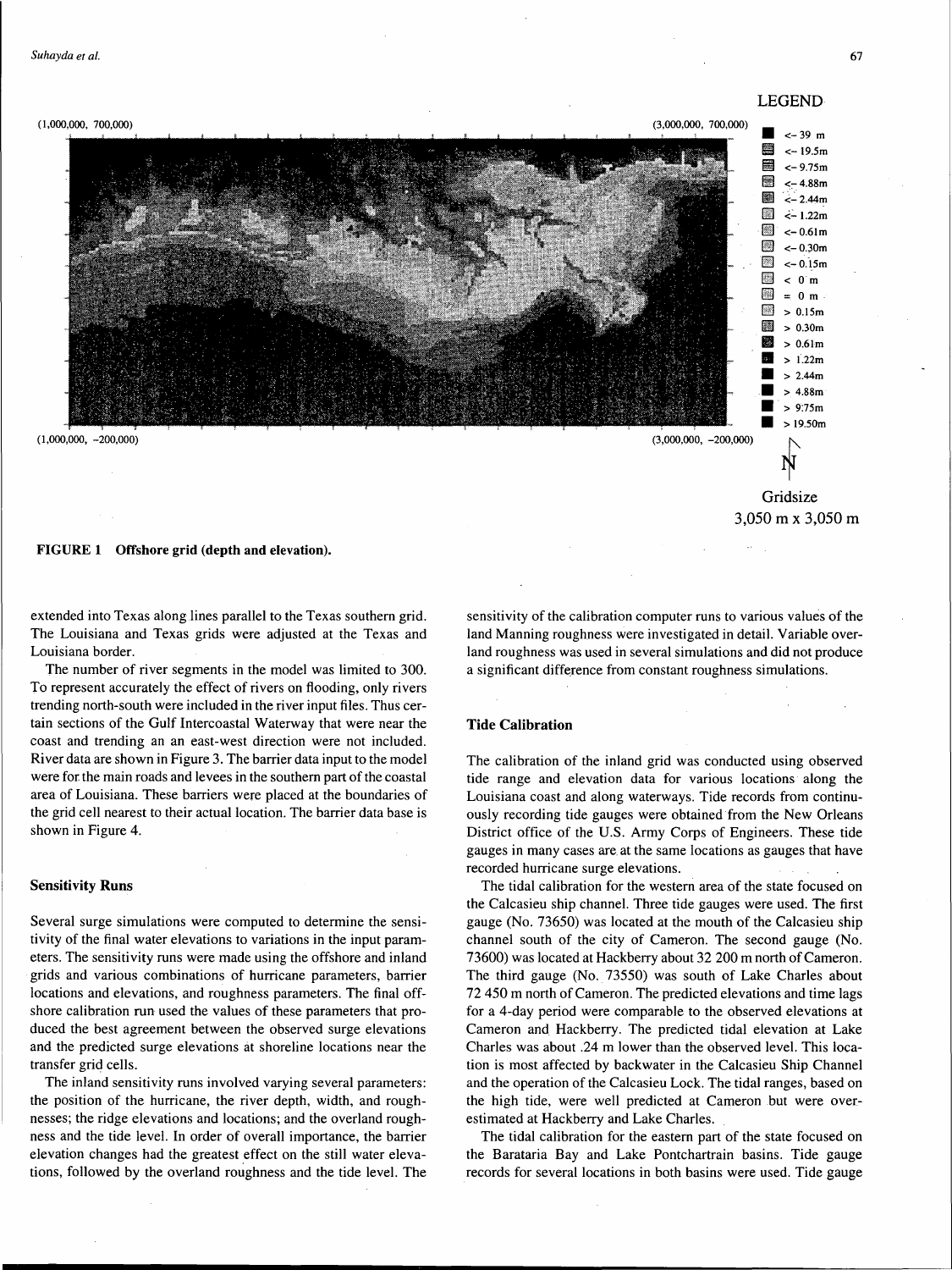

locations used in the Barataria Basin were Grand Isle (No. 88410), Bayou Petit Caillou (No. 76305), Bayou Blue (No. 82301), Bayou Barataria at Lafitte (No. 82875), Bayou Barataria at Barataria (No. 82750), Houma (No. 76320), Bayou Des Allemands at Des Allemands (No. 82700), Bayou Chevrenul at Chegby (No. 82525), and Greenwood (No. 52880). In the Pontchartrain Basin, the tide gauges used were at Seabrook Bridge (No. 76060), Mississippi River gulf outlet at Shell Beach (No. 85800), Mandeville (No. 85575), West End (No. 85625), Mid-Lake (No. 85600), Regolets (No. 857001), and Irish Bayou (No. 85675). The tidal calibration simulations for a 4-day period showed good agreement in tidal range throughout both basins; however, the predicted tidal crest elevations were lower than the actual elevations. This occurred because there were mean water changes in the northern parts of the two basins that were related to wind tides and runoff outside of channels that were not accounted for in the model.

# **Hurricane Calibration**

×,

The hurricane calibration was conducted for five storms: Audrey, Carla, Betsy, Camille, and Andrew. These storms were selected to give a good geographic coverage of the state, even though several are dated. More recent storms, Juan; Gilbert, and Frederick, were reviewed, but because they produced little overland flooding in coastal Louisiana they were not useful. To calibrate the simulation model properly, the conditions that existed at the time of the hurricane would have to be reproduced. Some of the barriers in existence at present either were absent or had a reduced height in the past, river channels have deepened, several roadways have been raised, and marsh conditions have changed. The approach taken in the calibration effort was to use the present data base for the calibration simulations.

Hurricane Andrew is the most appropriate storm to be used for calibration because it occurred recently and reflects the current landscape conditions in the state. The storm data have been obtained from Rappaport (2) and Martin (E. Martin, Hurricane Andrew data for coastal Louisiana, personal communication, Feb. 1993). The central pressure reached a low of 937 millibars after crossing into the Gulf of Mexico. Calibration of the storm involved using 17 data points for which either gauge data or high water marks were available. The comparison of the observed and computed maximum surge elevations showed an average difference of  $-.15$  m and a root mean square (RMS) difference of .46 m. Thus, the model slightly underpredicted the maximum surge elevations. This occurred near the point of landfall where the wind direction shifted 180 degrees as the storm passed.

Hurricane Audrey is the most appropriate storm for calibrating the chenier plain. The storm had a low central pressure and relatively constant pressure, radius, forward velocity, and direction. It produced water levels that met or exceeded the 100-year elevation. There were several gauge and overland water level observations available. Hurricane Carla was used as a calibration storm, although it did not produce significant ridge overtopping and therefore could only be used to calibrate river and waterway flooding. The calibration data points and geographic locations for Audrey were taken from previous studies  $(3,4)$ . These reports list each observation, its location, and the source of the data. The gauge data stations are located on waterways and can be expected to be strongly influenced by waterway characteristics. This may not necessarily reflect overland water levels, even in proximity. The high water mark data are extensive and cover the full extent of Cameron Parish. Some of the data appear to be affected by both wave action and the exposure of the site. The calibration of the model was accomplished using the observed data to control the offshore and inland computations. The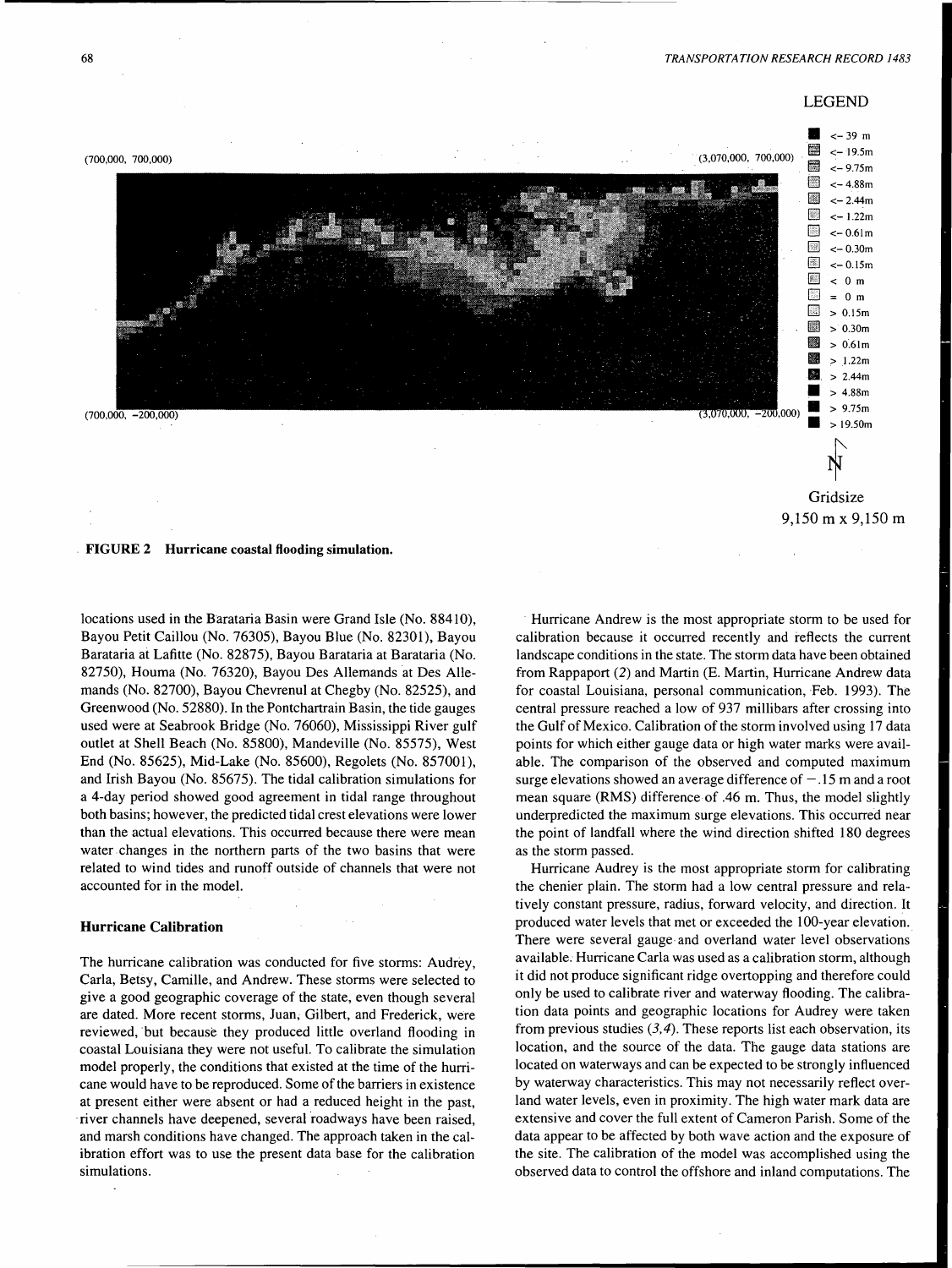

FIGURE 3 Barrier data.

surge elevations vary an average of about .31 m for a Manning's change from .033 to .039 m. The offshore calibration results showed a good agreement with the observed surge elevations at the grid points near the boundary transfer to the inland grid. The agreement between the observed and predicted surge elevations for the inland simulation was excellent. There was no average difference, and the RMS difference was .15 m. The agreement between observed and predicted surge elevations was very good at critical locations within the parish. At the Cameron Coast Guard station, the observed elevation was 3.69 m and the predicted was 3.90 m. The elevation differences at the Calcasieu Locks were also predicted. The predicted elevation was 2.32 mat the West Lock, compared with the 2.35 m observed, and the predicted elevation at the East Lock was 1.80 m, with an observed value of 1.68 m. The predicted elevation at the Hackberry gauge was 1.95 m, and the observed was 2.04 m. The still water elevation prediction at the head of Grand Lake was 1.46 m, and the observed value was 1.68 m. After being calibrated for Hurricane Audrey, the surge model was used without changes to the input topographic data.

#### JOINT PROBABILITY SIMULATIONS

The joint probability (JP) computer runs were conducted with control software developed particularly for this study. The FEMA surge program was rewritten to take input files consisting of the depth data, the hurricane data, and the input file. The multiple executions of the surge model were controlled by the batch file program. This batch file executes a Fortran program for each of the JP runs. The JP files for each run are identified by indicating each run parameter, so that PIRIVID1.1 represents the first pressure, radius, velocity, direction, and track. The alongshore JP runs are designated as being a fourth direction, D4.

## Set-Up of JP Runs -

The JP runs were based on the hurricane discretization described in the previous section. The hurricane tracks were set up such that the track was constrained to pass through fixed points along the coastal line. The control points were along a latitude of 29.75 degrees and were separated by .50 degrees in longitude starting at a longitude of 89.00 degrees and extending westward to 95.0 degrees. The track separation was about 46 319 m, or about equal to the radius of a hurricane storm. The extreme eastward and westward limits were set based on producing a maximum shoreline surge elevation of less than 2.44 m. A total of 408 simulations was run. The output of the maximum elevations of the surge for the inland runs were saved as a maximum water elevation file, with extension MX, for example, PIR<sub>1</sub>V<sub>1D1</sub>.1MX.

#### Still Water Elevations

The final maximum still water exceedence probabilities for each of the inland grid cells were calculated by summing all the MX files, weighing each elevation with the appropriate probability. Thus, for each cell, the exceedence probability statistics were calculated. From. these statistics, the water elevation for a fixed annual probability of rise in water level could be found. For an annual exceedence probability of .01, the elevation was interpolated from the exceedence statistics. The annual probability of .01 corresponds to an average return period of 100 years. The water elevations having annual exceedence probabilities of .002, .02, .04, and .1 were also interpolated for the average return periods of 500, 50, 25, and 10 years, respectively.

# DISCUSSION OF RESULTS

#### Data Base

The data used in the study were obtained from a variety of sources having different dates. These data are critical to the accurate prediction of hurricane flood levels in coastal Louisiana. They were not all checked during the calibration phase of the study. Calibration is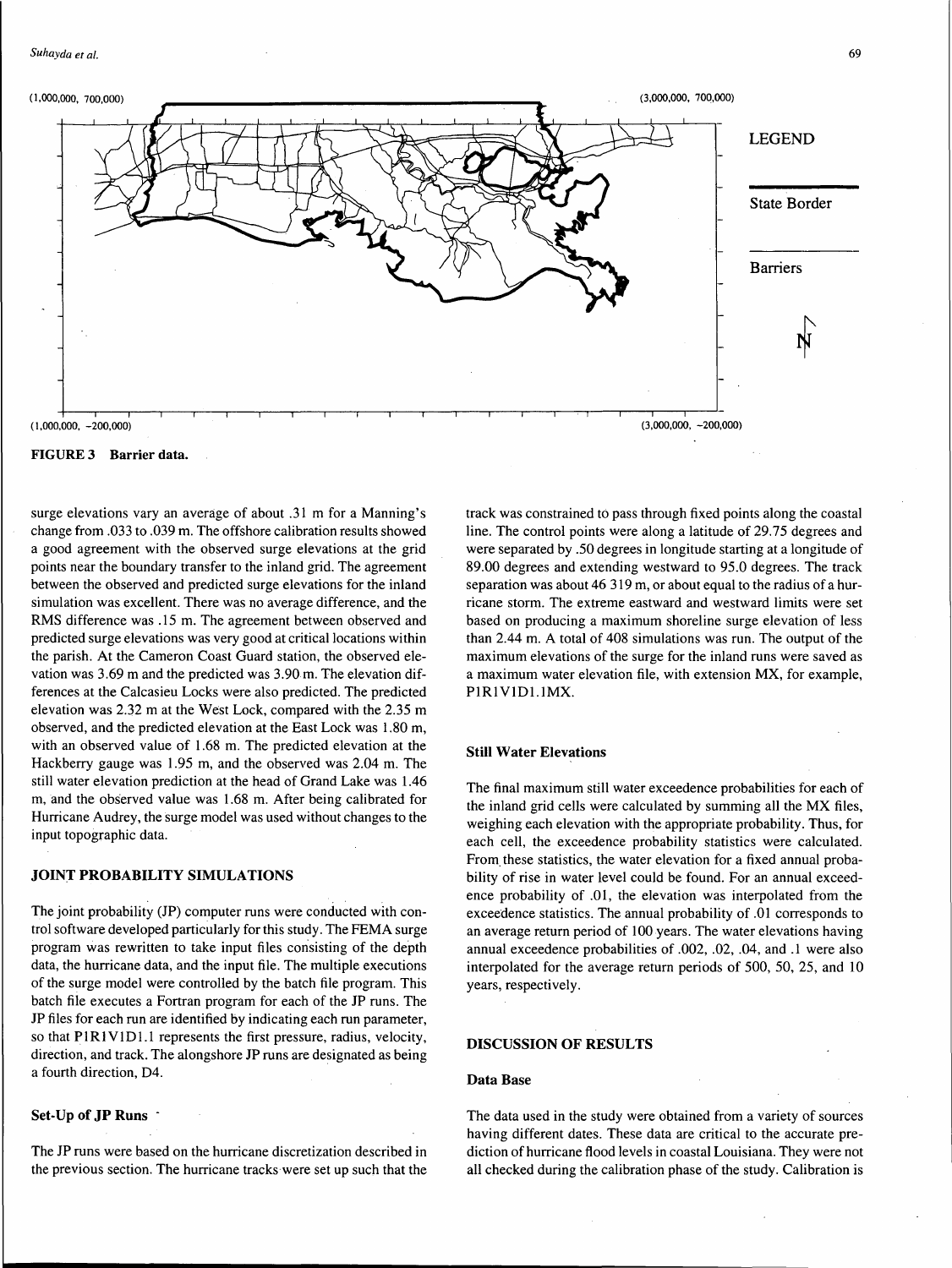

FIGURE 4 River data.

particularly sensitive to the hydraulic properties of the rivers and channels in the study area, both because the calibration data are taken in waterways and because all stages of flooding affect water elevations in waterways. The ground elevation and roughness properties of marsh areas of the study area could not be as well documented as barrier and river data, and there were not many observations of flooding in marsh areas. Thus, although the marsh areas make up most of the area in the study site and have an important effect on flooding, they are the least accurately determined components of the data base.

## Model

The surge model used appears to be very well suited to the purposes of this study. It was capable of accommodating the significant landscape features of coastal Louisiana, and it performed well. The model has certain limitations that could have had a small effect on the computed flood elevations.

The model limits the number of grid cells, barriers, and rivers that can be included in the computations. This prevented some small subgrid scale features from being included in the modeling. Instabilities during simulations developed during the set up of the sensitivity runs that required reassignment of some land elevations near rivers. No difficulties were encountered in the calibration or production runs once these changes were made.

#### Use of Model

The setup of the grids based on the Lambert coordinates was convenient and allowed the grids to be referenced on virtually any topographic maps. The NOS charts, however, do not include Lambert tick marks, so the use of these charts required manual plotting of Lambert coordinates. The grid sizes used appear to be adequate to the purpose of simulating extreme hurricane surges. For less severe storms, water movement would be influenced by smaller channels than could be represented at the 3048-m resolution.

# CONCLUSIONS AND RECOMMENDATIONS

Based on the data base and methodology used in this study the following conclusions can be made:

• The hurricane flood elevations in Louisiana indicate that flooding of transportation facilities in coastal Louisiana will be severe enough to require incorporation into design of new facilities.

• The landscape changes taking place in coastal Louisiana are of sufficient magnitude to modify the threat of hurricane flooding to transportation facilities in this area.

It is recommended that the predicted flood elevation statistics be periodically updated by recomputing the flood statistics using new data as they become available. The new data should include new landscape features, such as highways, levees, and channels. The model should incorporate any of the major changes in the landscape of Louisiana's coastal zone that are being planned by the Coastal Restoration Division of the Department of Natural Resources that will have an effect on hurricane fiood elevations. This update would involve preparing a new users manual, which would need to be distributed to the appropriate LaDOTD offices.

It is also recommended that the acquisition of new data for the marsh areas of the coast be initiated and that the data be incorporated into the data base for the model. Specifically, this would include obtaining marsh water level and ground level data referenced to a suitable datum, such as the latest NGVD. Data could routinely be obtained from professional surveyors who in the course of their work would survey marsh areas. Also, several federal, state, and local governmental agencies are involved in monitoring water levels in marsh areas. In particular, the Coastal Restoration Division of the Department of Natural Resources is supplying several marsh sites in coastal Louisiana with tide gauges. The data from these